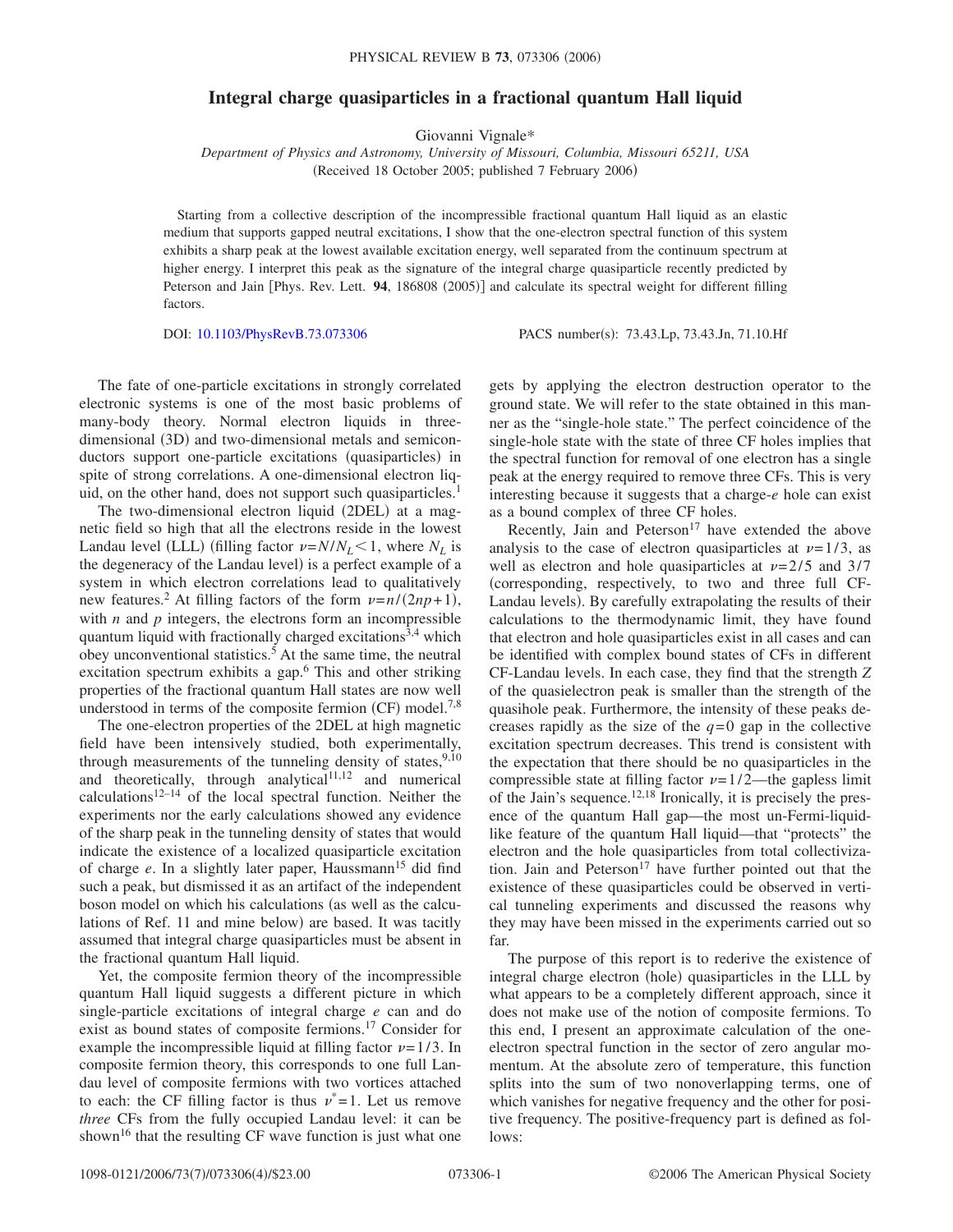$$
A_{>}(\omega) = \sum_{n} |\langle n|\hat{a}_0^{\dagger}|0\rangle|^2 \delta(\omega - \omega_{n0}), \qquad (1)
$$

where  $\hat{a}_0^{\dagger}$  is the creation operator for the state of angular momentum  $m=0$  (in the circularly symmetric gauge), the sum runs over the exact eigenstates  $|n\rangle$  ( $|0\rangle$  being the ground state), and  $\hbar \omega_{n0}$  are excitation energies. The negativefrequency part  $[A<sub>0</sub>(\omega)]$  is obtained by replacing  $\hat{a}_0^{\dagger}$  with  $\hat{a}_0$ and  $\omega$  with  $-\omega$  in the above formula. I will show that this function contains a  $\delta$ -function peak at the lowest available excitation energy in the  $m=0$  sector, and that this peak is well separated from the rest of the excitation spectrum—a fact already noticed by Haussmann<sup>15</sup> and dismissed by him as an artifact of the "independent boson model." Since, by construction, the spectral function measures the distribution of charge-±*e* excitations over exact eigenstates of the system, I believe that the split-off  $\delta$ -function peak should be interpreted as the signature of a long-lived quasiparticle of charge ±*e*—the Peterson-Jain quasiparticle.17 Notice that this quasiparticle has more energy than the "conventional" fractionally charged quasielectron or quasihole, but it can nevertheless be produced (if sufficient energy is available) with a probability proportional to the height of the peak. The process is analogous to the production of complex bound states of elementary particles in high energy physics.

One may ask why the peculiar structure of  $A(\omega)$  described above was not noticed in earlier theoretical calculations of the spectral function. These calculations fall into two classes: exact diagonalizations of few-electron systems $12,13$  and approximate calculations for the infinite system.11,12 The former are exact but, by their very nature, produce an output that consists of a discrete set of spectral lines separated by gaps. It is therefore impossible to notice the presence of a single spectral line separated from a continuum, for the simple reason that there is no continuum. The analytical calculations, on the other hand, were based on approximate bosonization schemes in which the dispersion of the "bosons" was assumed to be gapless or, in one case, diffusive. The calculation presented below (as well as that of Haussmann<sup>15</sup>) is also based on an approximate bosonization scheme, but the crucial difference is that the bosons (which represent the neutral collective density oscillations of the liquid) are gapped. As I show below, the presence of the gap in the boson spectrum is the single feature that causes the appearance of the split-off peak in the spectral function.

Our starting point is the collective description of the quantum Hall liquid as an elastic medium that supports gapped collective excitation.<sup>19</sup> The Hamiltonian (projected in the LLL) has the form

$$
\hat{H}_0 = \sum_{\vec{q}} \hbar \omega_q \hat{b}_{\vec{q}}^{\dagger} \hat{b}_{\vec{q}}, \tag{2}
$$

where  $\omega_q$  is the frequency of the collective modes at wave vector  $\vec{q}$ , and we assume the dispersion has a gap, i.e.,  $\omega_q$  $\gg \omega_{\text{min}}$  for all  $\vec{q}$ . The boson operators  $\hat{b}_{\vec{q}}$  and  $\hat{b}_{\vec{q}}^{\dagger}$  are related to the components of the elastic displacement field operator  $\hat{u}(\vec{r})$  in the following manner:

$$
\hat{\vec{u}}(\vec{r}) = \frac{\ell}{\sqrt{n_0 A}} \sum_{\vec{q}} (\hat{b}_{\vec{q}} \vec{u}(\vec{q}) e^{i\vec{q}\cdot\vec{r}} + \hat{b}_{\vec{q}}^{\dagger} \vec{u}^*(\vec{q}) e^{-i\vec{q}\cdot\vec{r}}).
$$
 (3)

Here  $n_0$  is the average density,  $\ell = \sqrt{\hbar c / eB}$  is the magnetic length, A is the area of the system, and  $\vec{u}(\vec{q})$ —the eigenfunction of the associated classical dynamical problem<sup>1</sup>—is given by

$$
\vec{u}(\vec{q}) = -i\vec{q}\ell \sqrt{\frac{S}{2\hbar\omega_q n_0}} + \frac{\vec{e}_z \times \vec{q}}{q^2 \ell} \sqrt{\frac{\hbar\omega_q n_0}{2S}},\tag{4}
$$

where  $\vec{e}_z$  is the unit vector perpendicular to the plane of the two-dimensional electron gas, and  $S$  is the dynamical shear modulus. Notice that, in order to have a collective dynamics, the medium must be assigned a finite shear modulus: this assignment is consistent with the liquid nature of the system as long as we work at finite frequencies, comparable to gap. Also notice that the bosonic commutation relation  $[\hat{b}_{\vec{q}}, \hat{b}^{\dagger}_{\vec{q}}]$  $=\delta_{\vec{q}\vec{q}}$  is simply a way of saying that the *x* and *y* components of the projected displacement field are canonically conjugate variables:  $[\hat{u}_x(\vec{r}), \hat{u}_y(\vec{r}')] = -i(\ell^2/n_0)\delta(\vec{r} - \vec{r}').$ 

In order to investigate the possible existence of electron and hole quasiparticles, we consider the behavior of a single "test electron" added to the system in the coherent state of angular momentum  $m = 0$  in the LLL. This electron interacts with the density fluctuations of the medium via the Coulomb interaction, and since the density fluctuation is related to the displacement field by  $\delta \hat{n}(\vec{r}) = -n_0 \vec{\nabla} \cdot \hat{\vec{u}}(\vec{r})$ , we see that the complete Hamiltonian for the test electron plus the electron liquid has the form

$$
\hat{H} = \sum_{\vec{q}} \hbar \omega_q \hat{b}_{\vec{q}}^{\dagger} \hat{b}_{\vec{q}} + \sum_{\vec{q}} M_q (\hat{b}_{\vec{q}} + \hat{b}_{-\vec{q}}^{\dagger}) \hat{a}_0^{\dagger} \hat{a}_0, \tag{5}
$$

where  $M_q$  is an "electron-phonon matrix element," which, for Coulomb interaction, has the form

$$
M_q = -\frac{2\pi e^2 q \ell^2}{\epsilon_b \sqrt{\mathcal{A}}} \sqrt{\frac{\mathcal{S}}{2\hbar \omega_q}} e^{-q^2 \ell^2 / 2}.
$$
 (6)

It was shown in Refs. 1 and 19 that, for states described by the Laughlin wave function at filling factor  $\nu=1/M$ , where *M* is an odd integer, the dynamical shear modulus is related to the  $q=0$  gap,  $\Delta = \lim_{q\to 0} \hbar \omega_q$ , by the simple formula

$$
\frac{S}{n_0 \Delta} = \frac{1 - \nu}{4 \nu}.
$$
 (7)

For different filling factors, we can either continue to use this relation or use the shear modulus of the classical Wigner crystal, which is given by  $S/n_0 = 0.0977\sqrt{\nu} (e^2/\epsilon_b \ell)^{20}$ .

It should be noted at this point that the Hamiltonian  $\hat{H}$  is formally similar to the polaron-problem Hamiltonian in which a free electron interacts with optical phonons. When the polaron Hamiltonian is generalized to describe a gas of free electrons interacting with collective density and spin fluctuations, it yields a pseudo-Hamiltonian which can be solved (to second order in the "electron-phonon interaction") leading to the standard theory of the normal Fermi liquid in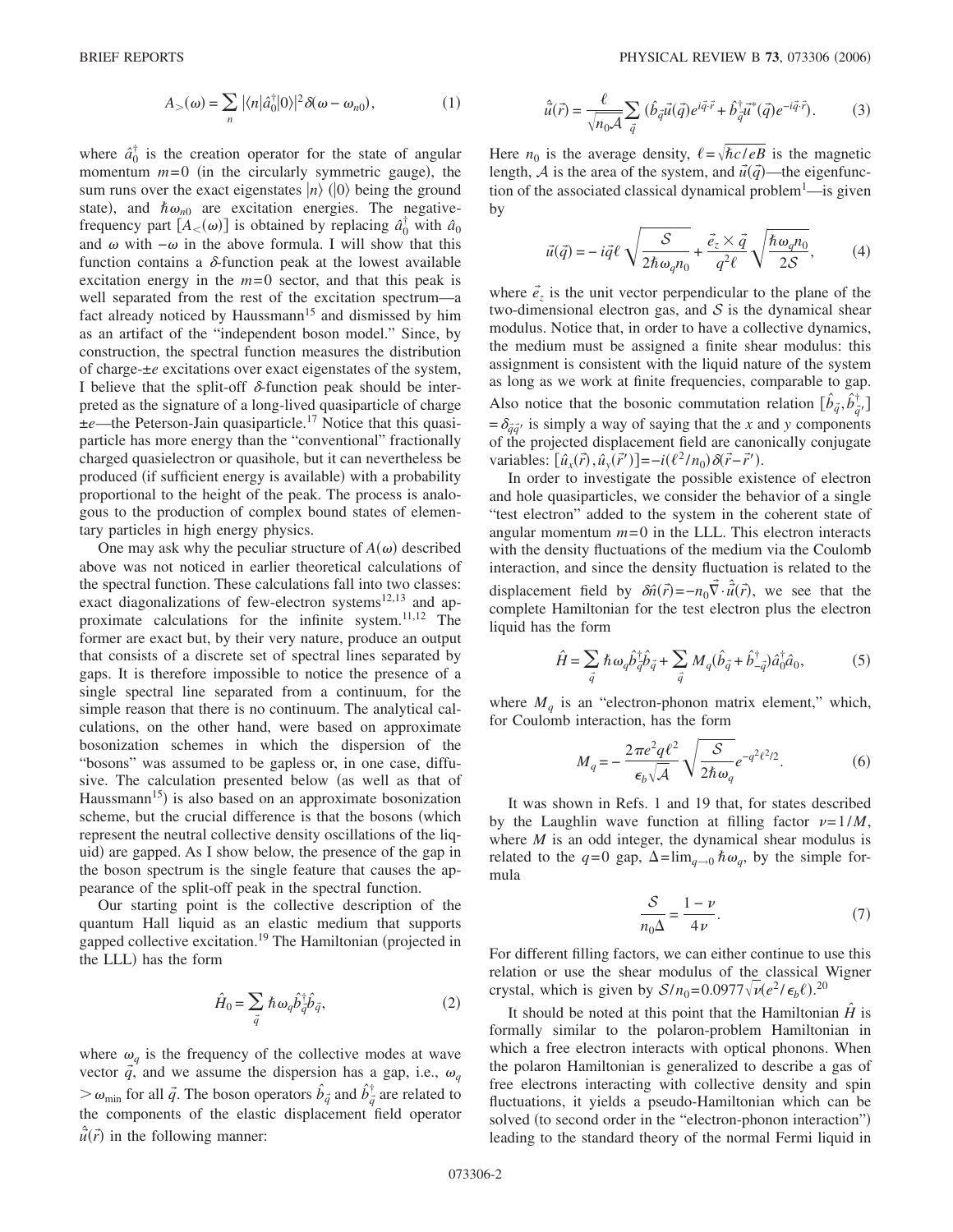3D, with long-lived electron and hole quasiparticles of effective mass  $m^*$ <sup>1,21</sup> The present Hamiltonian has the crucial advantage that virtual transitions of the test electron to different single-particle states in the LLL are not allowed: the electron can never be scattered out of the  $m=0$  state. It is therefore possible to obtain a complete analytic solution of the model Hamiltonian and to calculate the spectral function exactly.

It must also be noted that the form of the Hamiltonian (5) is such that only the spectral function of charge-*e* excitations, i.e., the one-electron spectral function, can be studied with it. This is because the operator  $\hat{a}_0^{\dagger}$  is the standard creation operator, which adds one electron to the ground state. Fractionally charged excitations cannot be created in this manner. Therefore, this method cannot be used to study the spectral distribution of fractionally charged quasiparticles.

The solution of the Hamiltonian  $(5)$  is well known.<sup>1</sup> The electron-phonon coupling is eliminated by a unitary transformation. The new Hamiltonian (still written in terms of the original operators) takes the form

$$
\hat{\overline{H}} = \sum_{\vec{q}} \hbar \omega_q \hat{b}_{\vec{q}}^{\dagger} \hat{b}_{\vec{q}} + E_p \hat{a}_0^{\dagger} \hat{a}_0, \tag{8}
$$

where  $E_p = -\sum_{\vec{q}} M_q^2 / \hbar \omega_q$  is the polaron shift.  $E_p$  can be calculated analytically if one approximates  $\hbar \omega_q \approx \Delta$ , by making use of the Laughlin-wave-function-based expression (7) for  $S/n_0\Delta$ <sup>23</sup> The result is

$$
E_p = -\frac{1-\nu}{16\overline{\Delta}} \frac{e^2}{\epsilon_b \ell},\tag{9}
$$

(where  $\overline{\Delta}$  is the gap  $\Delta$  expressed in units of  $e^2/\epsilon_b \ell$ ). Notice that  $E_p$  is the addition energy of our model, i.e., the difference between the ground-state energies of the system with and without the "test electron." Its value is not expected to be quantitavely accurate since the elastic model is only valid at long wavelengths and certainly misses much of the shortrange correlations that control the value of the ground-state energy.

Let us now proceed to the calculation of the spectral function. A standard calculation leads to the following result for  $A_>(\omega)$ :

$$
A_{>}(\omega) = \int_{-\infty}^{+\infty} \frac{dt}{2\pi} e^{i(\omega - \omega_p)t + \sum_{\vec{q}} (M_q/\hbar\omega_q)^2 (e^{-i\omega_q t} - 1)},
$$
 (10)

where  $\omega_p = E_p / \hbar$ .  $A_{<} (\omega)$  is just the mirror image of  $A_{>} (\omega)$ with respect to  $\omega$ =0.

A more effective way to write Eq.  $(10)$  is

$$
A_{>}(\omega) = Z\delta(\omega - \omega_p) + Z \sum_{k=1}^{\infty} \frac{g_k(\omega - \omega_p)}{k!},
$$
 (11)

where

$$
Z = e^{-\sum_{\vec{q}} (M_q/\hbar \omega_q)^2}, \qquad (12)
$$



FIG. 1. The spectral function calculated from Eq. (15) at  $\nu$ =1/3,  $\bar{\Delta}$ =0.15 (black bars) and  $\nu$ =2/5,  $\bar{\Delta}$ =0.087 (white bars).

 $g_1(\omega) = \sum_{\vec{q}} \left( \frac{M_q}{\hbar \omega_q} \right)^2$  $\delta(\omega - \omega_q)$  $, \t(13)$ 

and

$$
g_k(\omega) = \int_0^\infty d\omega' g_1(\omega - \omega') g_{k-1}(\omega'), \qquad (14)
$$

for  $k > 1$ . From this, we see that the spectral function consists of two parts: a  $\delta$ -function peak at  $\omega = \omega_n$  first term on the right-hand side of Eq. (11)] and a continuum (second term). The continuum is a sum of terms  $g_k(\omega - \omega_p)/k!$  which can be evaluated recursively from Eqs. (13) and (14). The *k*th term of this sum  $(k \ge 1)$  differs from zero in a range of frequencies going from  $\omega_p + k\omega_{\min}$  to  $\omega_p + k\omega_{\max}$ , where  $\omega_{\min}$  and  $\omega_{\max}$  are the minimum and maximum values of  $\omega_{\vec{q}}$ . Assuming that the "bandwidth" of the collective mode,  $\omega_{\text{max}} - \omega_{\text{min}}$  is larger than  $\omega_{\min}$ , we see that contributions with different *k* overlap, resulting in a smooth variation of the spectral function for  $\omega > \omega_p + \omega_{\min}$ . However, the  $\delta$  function at  $\omega = \omega_p$  is split off, since  $\omega_p$  is lower than  $\omega_p + \omega_{\text{min}}$ . In other words, the presence of an isolated spectral line at  $\omega = \omega_p$  is inescapable and independent of the details of the collective mode dispersion, as long as the latter has a gap. This is the quasiparticle peak. Its strength *Z* is the probability of the electron entering the system in the lowest energy state, with all the magnetoplasmon oscillators remaining in their ground state. On the other hand, the area under the *k*th term of the sum in Eq. (11) is the probability of the electron entering the system in an excited state containing *k* quanta of the density oscillation field.

An analytical evaluation of Eq. (11) becomes possible if one neglects the dispersion of the density oscillations, setting  $\omega_q = \Delta/\hbar$ . The result is then

$$
A_{>}(\omega) = Z \sum_{k=0}^{\infty} \frac{1}{k!} \left( \frac{|E_p|}{\Delta} \right)^k \delta(\omega - k \Delta/\hbar - \omega_p), \quad (15)
$$

where

$$
Z = e^{-|E_p|/\Delta}.\tag{16}
$$

In this approximation, and only in this approximation, the spectral function consists of a series of sharp spectral lines, as shown in Fig. 1. All these sharp lines are artifacts of the